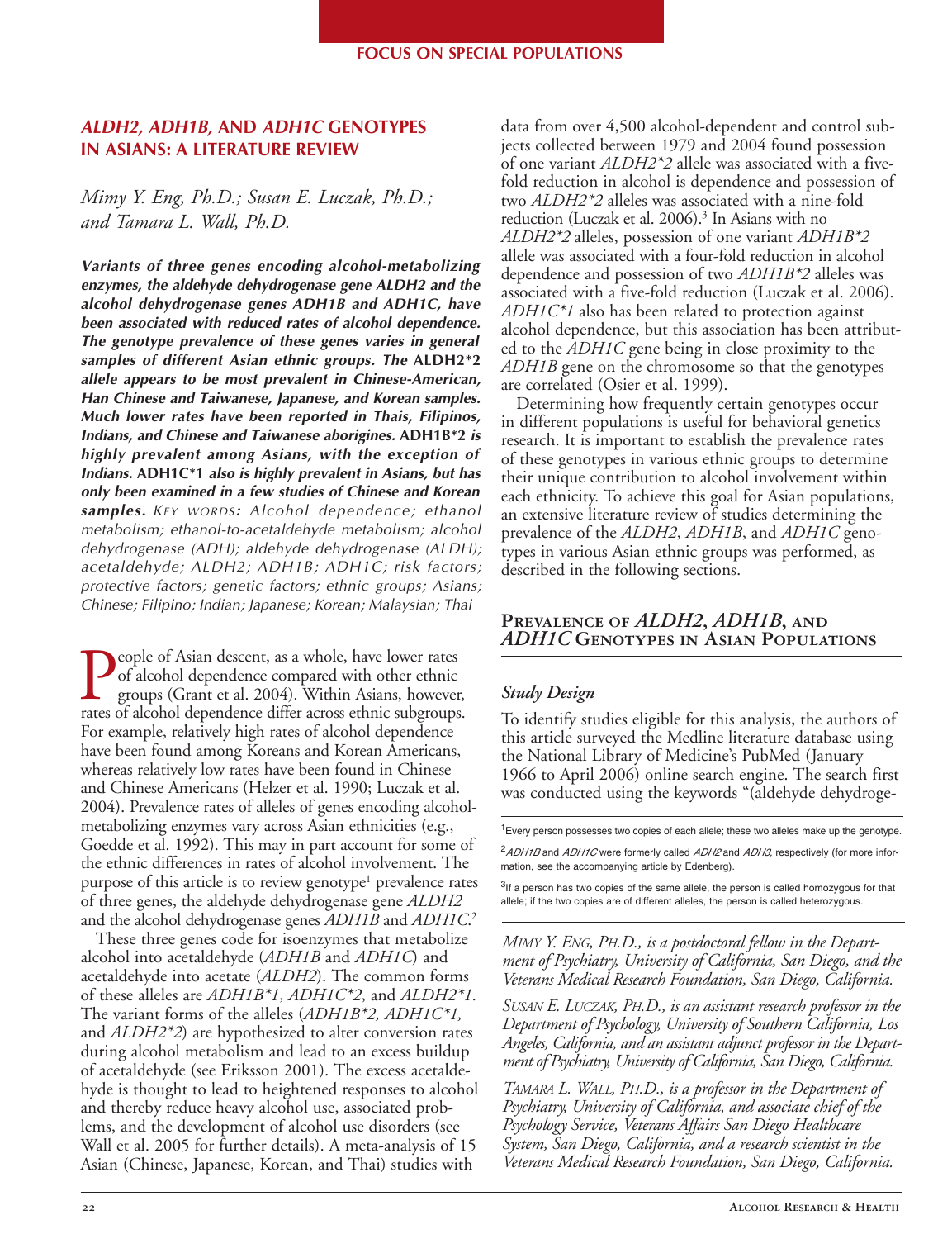#### **FOCUS ON SPECIAL POPULATIONS**

nase OR ALDH) AND Asian;" then, additional searches were conducted by replacing "Asian" with specific Asian ethnicities (i.e., Chinese, Filipino, Indian, Japanese, Korean, Malaysian, and Thai). The series of searches then was repeated using the keywords "(alcohol dehydrogenase OR ADH)." The retrieved abstracts were read to identify studies that reported prevalence rates of the various *ALDH2*, *ADH1B*, and *ADH1C* genotypes in general samples of the different ethnic groups. The studies thus identified were read in their entirety to assess whether they were appropriate for including in this analysis. Studies that reported only allele frequencies instead of genotypes, compared treatment samples with control groups, or selected samples based on specific alcohol-related medical conditions (e.g., cirrhosis or head and neck cancers) were excluded. All references cited in the appropriate articles also were reviewed to identify additional relevant publications.

Despite the stringent criteria for the selection of studies to be included, the following caveats should be noted:

- Some samples included in the analysis may not be entirely random because participants were screened for certain medical disorders (e.g., diabetes, heart conditions, and stroke) that have been related to alcohol in addition to other factors.
- Samples with allele distributions that do not meet Hardy-Weinberg equilibrium<sup>4</sup> (which are marked in the table summarizing the results) should be viewed with caution because the genotype distribution in these studies is not consistent with the expected distribution for a general sample.

# *Results of the Analysis*

*Distribution of ALDH2 Genotypes.* The *ALDH2\*2* allele is thought to occur exclusively in Asians; however, its prevalence varies across Asian ethnicities (see Table 1). Five studies determined the *ALDH2* genotype in Han Chinese and Taiwanese people.<sup>5</sup> In these studies, 20 to 47 percent of the participants were heterozygous and 1 to 8 percent were homozygous for *ALDH2\*2* (Goedde et al. 1992; Luo et al. 2001, 2005; Novoradovsky et al. 1995; Shen et al. 1997). Overall, approximately one-third of the Han Chinese possessed at least one *ALDH2\*2* allele. The prevalence of the *ALDH2\*2* allele was particularly high in one study of Han Taiwanese and two studies of Chinese Americans, with about half of these samples possessing at least one *ALDH2\*2* allele, including 7 to 8 percent who were homozygous for *ALDH2\*2* (Hendershot et al. 2005; Luczak et al. 2004; Novoradovsky et al. 1995). The large variation in prevalence rates found among Han Chinese and Taiwanese samples might be explained by the differ-

<sup>4</sup>Hardy-Weinberg equilibrium is the stable frequency distribution of genotypes, as measured by the proportion of the alleles that result as a consequence of random mating.

<sup>5</sup>The Han are the main ethnic group found in the People's Republic of China and Taiwan.

ent geographic locations from which the samples were obtained. The sample with the highest prevalence was from Taiwan, where 55 percent of participants possessed at least one *ALDH2* allele (Novoradovsky et al. 1995). Conversely, the samples with the lowest prevalence were from central and northern China, where 22 percent of participants possessed at least one *ALDH2\*2* allele (Luo et al. 2001; Shen et al. 1997). For the studies with intermediate prevalence rates (i.e., 30 to 32 percent), the samples were from southwest China (Luo et al. 2005) or their location was not reported (Goedde et al. 1992).

The *ALDH2\*2* allele was less commonly found in aboriginal Chinese and Taiwanese samples (e.g., Ami, Atayal, Bunun, Elunchan, Mongolian, and Paiwan), with 2 to 12 percent of study participants being heterozygous and only 0.3 percent (i.e., 2 of 585 people analyzed) being homozygous for *ALDH2\*2* (Chen et al. 1997; Shen et al. 1997; Thomasson et al. 1994).

Data from 10 Japanese studies indicated that 41 to 52 percent of Japanese possessed at least one *ALDH2\*2* allele, including 1 to 8 percent who were homozygous for *ALDH2\*2* (Amamoto et al. 2002; Goedde et al. 1992; Higuchi et al. 1996; Saito et al. 2003; Sun et al. 1999; Takeshita and Morimoto 1999: Takeshita et al. 1994; Tanaka et al. 1997; Yamada et al. 2002; Yokoyama et al. 2005). Somewhat higher rates were reported in one small Japanese study  $(N = 15)$ , in which 66 percent of the participants possessed at least one *ALDH2\*2* allele, including 13 percent who were homozygous for *ALDH2\*2* (Shibuya et al. 1989).

Five studies of Korean, Korean-American, and Korean-Chinese samples found that approximately one-third (29 to 37 percent) of Koreans had at least one *ALDH2\*2*  allele, including 2 to 3 percent who were homozygous for *ALDH2\*2* (Goedde et al. 1992; Hendershot et al. 2005; Lee et al. 1997; Luczak et al. 2004; Shen et al. 1997). Finally, *ALDH2\*2* was much less common among other Asian ethnicities, including Filipinos, Indians, Malays, Siberian Yakuts, and Thais, than in Chinese, Japanese, and Korean samples, with 0 to 10 percent of study participants possessing at least one *ALDH2\*2* allele (Goedde et al. 1992; Novoradovsky et al. 1995). Taken together, all the studies reviewed here demonstrate great diversity among Asian ethnic groups in the prevalence of heterozygosity or homozygosity for *ALDH2\*2*.

*Distribution of ADH1B Genotypes.* The *ADH1B\*2* allele was highly prevalent in Asian ethnic groups, particularly in northeast Asians (i.e., Chinese, Japanese, and Koreans) (see Table 1). Among the Han Chinese and Taiwanese and the Chinese Americans, 84 to 92 percent possessed at least one *ADH1B\*2* allele, including 40 to 60 percent who were homozygous for *ADH1B\*2* (Chao et al. 1987; Goedde et al. 1992; Lee et al. 1989; Luczak et al. 2004; Shen et al. 1997). Rates of having at least one *ADH1B\*2*  allele were slightly lower in some Chinese and Taiwanese aborigine groups (e.g., 63 percent in Elunchan, 74 percent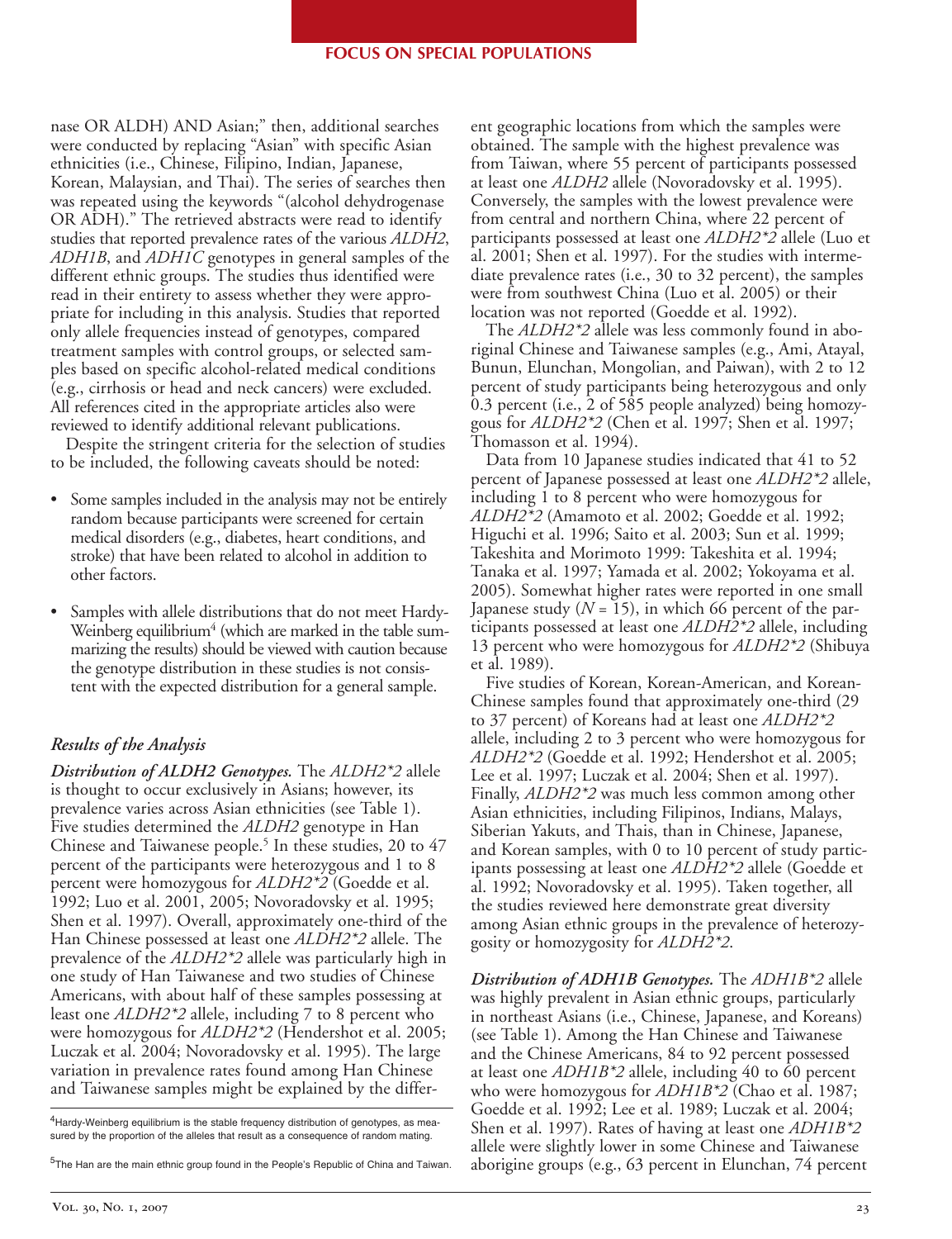| <b>Study Authors</b>                   | Sample                      | ALDH2 Genotypes<br>prevalence (%) |                   |                         | <b>ADH1B Genotypes</b><br>prevalence (%) |                         |    | <b>ADH1C Genotypes</b><br>prevalence (%) |                         |                |
|----------------------------------------|-----------------------------|-----------------------------------|-------------------|-------------------------|------------------------------------------|-------------------------|----|------------------------------------------|-------------------------|----------------|
|                                        |                             |                                   | *1/*1 *1/*2 *2/*2 |                         |                                          | $*1/*1$ $*1/*2$ $*2/*2$ |    |                                          | $*1/*1$ $*1/*2$ $*2/*2$ |                |
| <b>Han Chinese and Taiwanese</b>       |                             |                                   |                   |                         |                                          |                         |    |                                          |                         |                |
| Chao et al. 1987                       | 60 male and 11 female       |                                   |                   |                         |                                          |                         |    |                                          |                         |                |
|                                        | liver specimens             |                                   |                   |                         | 10                                       | 31                      | 59 |                                          |                         |                |
| Goedde et al. 1992                     | 132 subjects*               | 70                                | 29                | 1                       | 8                                        | 48                      | 44 |                                          |                         |                |
| Lee et al. 1989                        | 53 lung specimens           |                                   |                   |                         | 9                                        | 30                      | 60 |                                          |                         |                |
| Luo et al. 2001                        | 50 subjects                 | 78                                | 20                | 2                       |                                          |                         |    |                                          |                         |                |
| Luo et al. 2005                        | 444 males and 204 females   | 68                                | 28                | $\overline{4}$          |                                          |                         |    |                                          |                         |                |
| Novoradovsky et al. 1995               | 173 blood donors            | 45                                | 47                | 8                       |                                          |                         |    |                                          |                         |                |
| Shen et al. 1997 <sup>°</sup>          | 100 male                    | 78                                | 20                | $\overline{2}$          | 16                                       | 44                      | 40 | 83                                       | 14                      | 3              |
| <b>Total</b>                           |                             | 66                                | 30                | $\overline{\mathbf{4}}$ | 11                                       | 40                      | 49 | 83                                       | 14                      | 3              |
| <b>Chinese American</b>                |                             |                                   |                   |                         |                                          |                         |    |                                          |                         |                |
| Hendershot et al. 2005                 | 110 male and 113 female     |                                   |                   |                         |                                          |                         |    |                                          |                         |                |
|                                        | college students            | 51                                | 43                | 7                       |                                          |                         |    |                                          |                         |                |
| Luczak et al. 2004                     | 92 males and 98 females     |                                   |                   |                         |                                          |                         |    |                                          |                         |                |
|                                        | college students            | 48                                | 44                | 8                       | 8                                        | 33                      | 58 |                                          |                         |                |
| <b>Total</b>                           |                             | 49                                | 43                | $\overline{7}$          | 8                                        | 33                      | 58 |                                          |                         |                |
|                                        |                             |                                   |                   |                         |                                          |                         |    |                                          |                         |                |
| <b>Chinese and Taiwanese Aborigine</b> |                             |                                   |                   |                         |                                          |                         |    |                                          |                         |                |
| Chen et al. 1997                       |                             |                                   |                   |                         |                                          |                         |    |                                          |                         |                |
| Ami                                    | 46 subjects*                | 93                                | 7                 | 0                       | 22                                       | 38                      | 40 | 98                                       | 2                       | 0              |
| Atayal                                 | 67 subjects*                | 97                                | 3                 | $\overline{0}$          | 0                                        | 21                      | 79 | 96                                       | $\overline{4}$          | 0              |
| <b>Bunun</b>                           | 118 subjects*               | 98                                | $\overline{2}$    | $\overline{0}$          | $\mathbf{1}$                             | 30                      | 69 | 88                                       | 12                      | 0              |
| Paiwan                                 | 71 subjects*                | 95                                | 5                 | $\Omega$                | 0                                        | 31                      | 69 | 99                                       | $\mathbf{1}$            | 0              |
| Shen et al. 1997                       |                             |                                   |                   |                         |                                          |                         |    |                                          |                         |                |
| Elunchan                               | 68 males                    | 93                                | 6                 | $\mathbf{1}$            | 37                                       | 54                      | 9  | 59                                       | 38                      | 3              |
| Mongolian                              | 66 males                    | 88                                | 12                | $\overline{0}$          | 26                                       | 44                      | 30 | 73                                       | 26                      | $\overline{2}$ |
| Thomasson et al. 1994                  |                             |                                   |                   |                         |                                          |                         |    |                                          |                         |                |
| Atayal                                 | 80 males and 80 females*    | 94                                | 5                 | $\mathbf{1}$            | 3                                        | 24                      | 74 | 97                                       | 3                       | 0              |
| <b>Total</b>                           |                             | 95                                | 5                 | $\mathbf{0}$            | 10                                       | 32                      | 58 | 88                                       | 11                      | 1              |
| <b>Filipino</b>                        |                             |                                   |                   |                         |                                          |                         |    |                                          |                         |                |
| Goedde et al. 1992                     | 86 subjects*                | 99                                | $\mathbf{1}$      | 0                       | 19                                       | 40                      | 40 |                                          |                         |                |
| Indian                                 |                             |                                   |                   |                         |                                          |                         |    |                                          |                         |                |
| Goedde et al. 1992 <sup>a,b</sup>      | 179 subjects*               | 97                                | 3                 | $\mathbf{1}$            | 85                                       | 10                      | 5  |                                          |                         |                |
|                                        |                             |                                   |                   |                         |                                          |                         |    |                                          |                         |                |
| Japanese                               |                             |                                   |                   |                         |                                          |                         |    |                                          |                         |                |
| Amamoto et al. 2002 <sup>ª</sup>       | 749 males and 1,286 females | 48                                | 45                | 7                       |                                          |                         |    |                                          |                         |                |
| Goedde et al. 1992                     | 53 subjects*                | 55                                | 43                | $\overline{c}$          | 16                                       | 50                      | 34 |                                          |                         |                |
| Higuchi et al. 1996                    | 230 male and 221 female     |                                   |                   |                         |                                          |                         |    |                                          |                         |                |
|                                        | hospital employees          |                                   |                   |                         |                                          |                         |    |                                          |                         |                |
|                                        | and relatives               | 59                                | 35                | 6                       | 7                                        | 35                      | 58 |                                          |                         |                |
| Saito et al. 2003                      | 335 males                   | 53                                | 41                | 6                       | 8                                        | 35                      | 57 |                                          |                         |                |
| Shibuya et al. 1989                    | 15 males*                   | 33                                | 53                | 13                      | $\mathbf{0}$                             | 29                      | 71 |                                          |                         |                |
| Sun et al. 1999                        | 643 male hospital and       |                                   |                   |                         |                                          |                         |    |                                          |                         |                |
|                                        | civil service employees     | 58                                | 36                | 6                       | 4                                        | 35                      | 61 |                                          |                         |                |
| Suzuki et al. 2004                     | 1,126 males                 |                                   |                   |                         | 5                                        | 34                      | 61 |                                          |                         |                |
| Takeshita & Morimoto 1999              | 389 males and 34 females    |                                   |                   |                         |                                          |                         |    |                                          |                         |                |
|                                        | medical students            | 54                                | 40                | 5                       |                                          |                         |    |                                          |                         |                |
| Takeshita et al. 1994                  | 424 male and 100 females    |                                   |                   |                         |                                          |                         |    |                                          |                         |                |
|                                        | metal plant workers         | 57                                | 37                | $\overline{7}$          |                                          |                         |    |                                          |                         |                |
| Takeshita et al. 1996                  | 424 male and 100 females    |                                   |                   |                         |                                          |                         |    |                                          |                         |                |
|                                        |                             |                                   |                   |                         |                                          |                         |    |                                          |                         |                |
|                                        | metal plant workers         |                                   |                   |                         | 6                                        | 33                      | 60 |                                          |                         |                |
| Tanaka et al. 1997 <sup>ª</sup>        | 189 males                   | 51                                | 48                | $\mathbf{1}$            | 5                                        | 38                      | 57 |                                          |                         |                |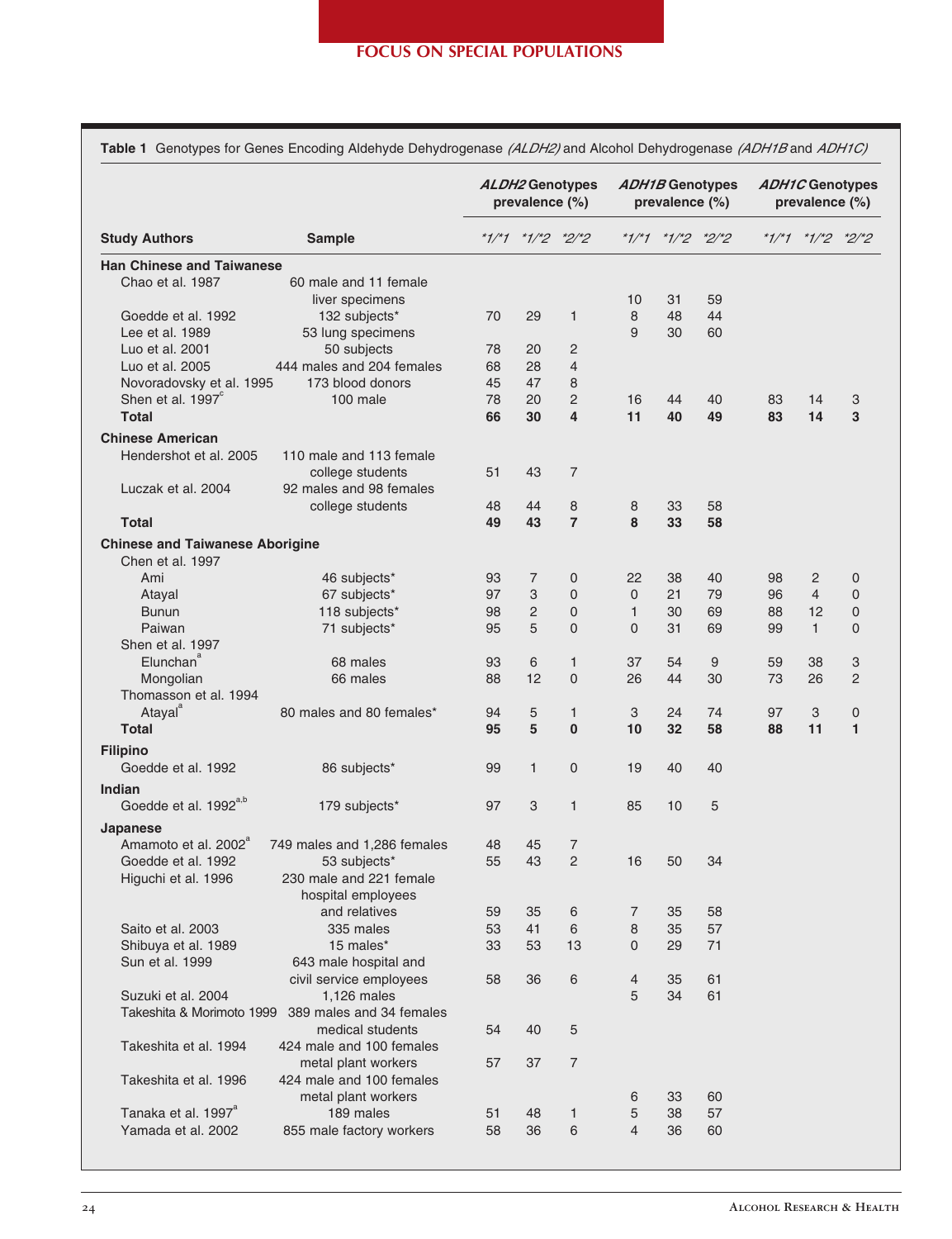**Table 1** Genotypes for Genes Encoding Aldehyde Dehydrogenase (ALDH2) and Alcohol Dehydrogenase (ADH1B and ADH1C) (continued)

| <b>Study Authors</b>                                                         | <b>Sample</b>                                                         | ALDH2 Genotypes<br>prevalence (%) |                |                | <b>ADH1B Genotypes</b><br>prevalence (%) |    |               | <b>ADH1C Genotypes</b><br>prevalence (%) |                       |              |
|------------------------------------------------------------------------------|-----------------------------------------------------------------------|-----------------------------------|----------------|----------------|------------------------------------------|----|---------------|------------------------------------------|-----------------------|--------------|
|                                                                              |                                                                       | $*1/*1$                           | $*1/2$ $*2/2$  |                | $*1/*1$                                  |    | $*1/2$ $*2/2$ |                                          | * $1/7$ * $1/7$ * $2$ | $*2/*2$      |
| Japanese (continued)<br>Yin et al. 1984 <sup>°</sup><br>Yokoyama et al. 2005 | 97 liver samples<br>139 male and                                      |                                   |                |                | 13                                       | 29 | 58            |                                          |                       |              |
|                                                                              | 112 female workers                                                    | 59                                | 33             | 8              |                                          |    |               |                                          |                       |              |
| <b>Total</b>                                                                 |                                                                       | 54                                | 40             | 6              | 6                                        | 35 | 60            |                                          |                       |              |
| Japanese American<br>Yin et al. $1984^b$                                     | 97 liver samples                                                      |                                   |                |                | 19                                       | 34 | 47            |                                          |                       |              |
| Korean                                                                       |                                                                       |                                   |                |                |                                          |    |               |                                          |                       |              |
| Goedde et al. 1992                                                           | 218 subjects*                                                         | 72                                | 27             | 2              | 4                                        | 31 | 65            |                                          |                       |              |
| Lee et al. 1997                                                              | 481 subjects                                                          | 71                                | 26             | 3              |                                          |    |               |                                          |                       |              |
| <b>Total</b>                                                                 |                                                                       | 71                                | 26             | 3              | 4                                        | 31 | 65            |                                          |                       |              |
| Korean American                                                              |                                                                       |                                   |                |                |                                          |    |               |                                          |                       |              |
| Hendershot et al. 2005<br>Luczak et al. 2004                                 | 97 male and 108 female<br>college students<br>107 male and 107 female | 67                                | 32             | $\overline{2}$ |                                          |    |               |                                          |                       |              |
|                                                                              | college students                                                      | 66                                | 31             | 3              | 10                                       | 36 | 53            |                                          |                       |              |
| <b>Total</b>                                                                 |                                                                       | 66                                | 32             | $\overline{2}$ | 10                                       | 36 | 53            |                                          |                       |              |
| <b>Korean Chinese</b>                                                        |                                                                       |                                   |                |                |                                          |    |               |                                          |                       |              |
| Shen et al. 1997                                                             | 105 males                                                             | 63                                | 34             | 3              | 11                                       | 38 | 50            | 86                                       | 13                    | $\mathbf{1}$ |
| <b>Malay</b>                                                                 |                                                                       |                                   |                |                |                                          |    |               |                                          |                       |              |
| Goedde et al. 1992                                                           | 73 subjects*                                                          | 93                                | $\overline{7}$ | 0              | 17                                       | 48 | 35            |                                          |                       |              |
| Thai                                                                         |                                                                       |                                   |                |                |                                          |    |               |                                          |                       |              |
| Goedde et al. 1992                                                           | 111 subjects                                                          | 90                                | 10             | $\mathbf{0}$   | 46                                       | 41 | 13            |                                          |                       |              |
| <b>Siberian Yakut</b>                                                        |                                                                       |                                   |                |                |                                          |    |               |                                          |                       |              |
| Novoradovsky et al. 1995                                                     | 209 subjects                                                          | 100                               | $\mathbf 0$    | $\mathbf 0$    |                                          |    |               |                                          |                       |              |

<sup>a</sup> not in Hardy-Weinberg equilibrium for *ALDH2*;<sup>, b</sup> not in Hardy-Weinberg equilibrium for *ADH1B;*  $^{\circ}$  not in Hardy-Weinberg equilibrium for *ADH1C;*  $^{\circ}$  = 1, p < .05 for all. Sample size varies by gene analyzed.

in Mongolian, and 78 percent in Ami) but were higher in others (e.g., 98 to 100 percent in Atayal, Bunun, and Paiwan) (Chen et al. 1997; Shen et al. 1997; Thomasson et al. 1994).

The *ADH1B\*2* allele also was commonly found in Japanese people. In 10 studies of Japanese, 81 to 100 percent of participants possessed at least one *ADH1B\*2* allele, including 34 to 71 percent who were homozygous for the allele (Goedde et al. 1992; Higuchi et al. 1996; Saito et al. 2003; Shibuya et al. 1989; Sun et al. 1999; Suzuki et al. 2004; Takeshita et al. 1996; Tanaka et al. 1997; Yamada et al. 2002; Yin et al. 1984). The results of one of the studies (Yin et al. 1984), in which *ADH1B\*2* prevalence rates were among the lowest for Japanese and Japanese Americans, however, must be viewed with caution because the distributions were not in Hardy-Weinberg equilibrium.

The prevalence of *ADH1B\*2* also was high in three Korean samples*,* with 88 to 96 percent of participants possessing at least one *ADH1B\*2* allele and 50 to 65

percent possessing two *ADH1B\*2* alleles (Goedde et al. 1992; Luczak et al. 2004; Shen et al. 1997). Among Filipinos and Malays, more than 80 percent of study participants carried at least one *ADH1B\*2* allele (Goedde et al. 1992) as well. Intermediate rates were found in Thais (54 percent), and *ADH1B\*2* was least common in Indians, where only 15 percent possessed at least one copy of the allele (Goedde et al. 1992).

*Distribution of ADH1C Genotypes. ADH1C* genotypes only have been examined in a few Chinese and Korean samples, but in these samples the *ADH1C\*1* allele was highly prevalent. In one study of Han Chinese, 97 percent of participants possessed at least one *ADH1C\*1*  allele, including 83 percent who were homozygous (Shen et al. 1997). Comparably high proportions (97 to 100 percent) of seven Chinese aboriginal populations possessed at least one *ADH1C\*1* allele, although the rates of homozygosity for *ADH1C\*1* were more variable (59 to 99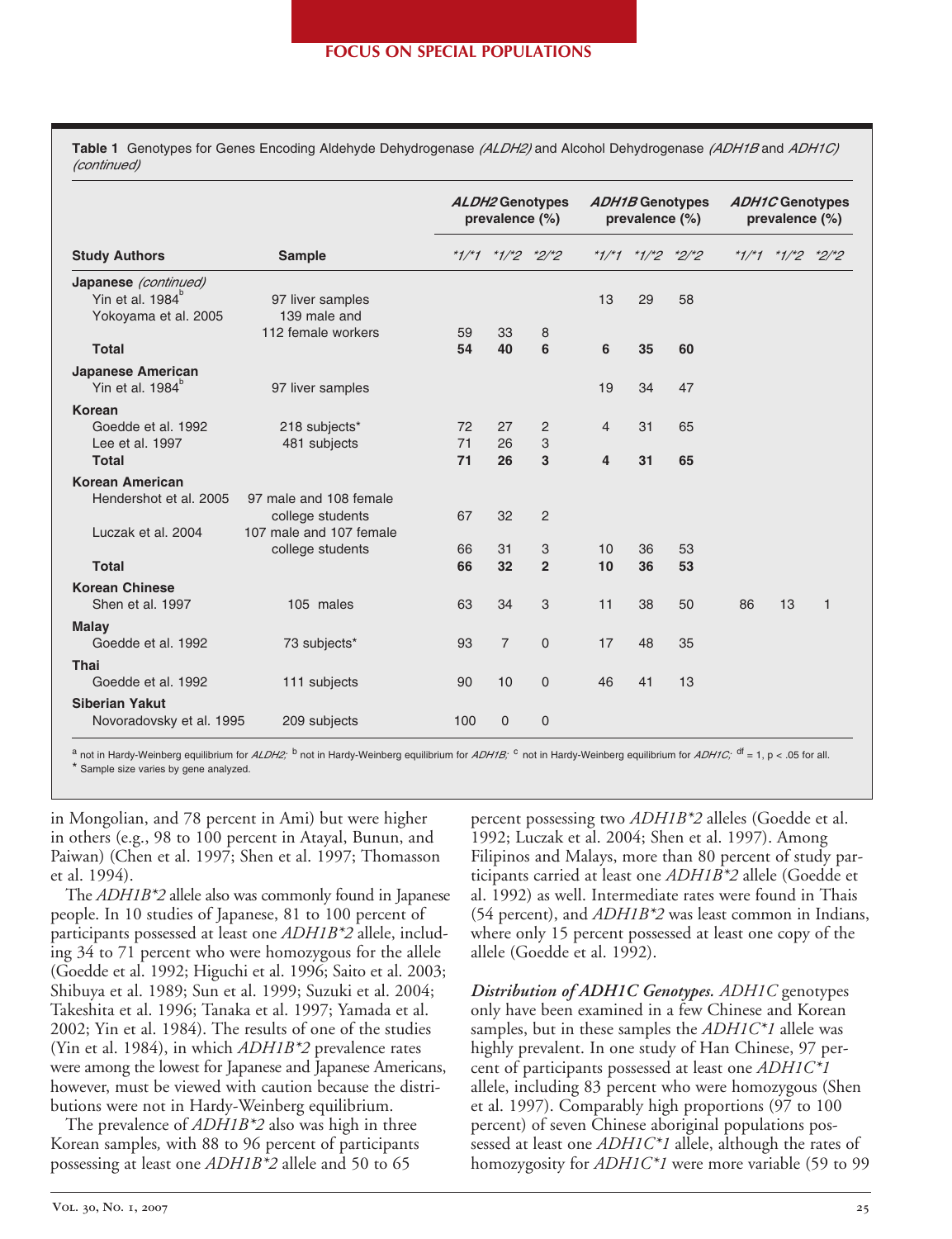### **FOCUS ON SPECIAL POPULATIONS**

percent) in these populations (Chen et al. 1997; Shen et al. 1997; Thomasson et al. 1994). Finally, the prevalence of *ADH1C\*1* in one Korean Chinese sample was similar to the rates reported in Chinese samples, with 99 percent of subjects possessing at least one *ADH1C\*1* allele, including 86 percent who were homozygous for the allele (Shen et al. 1997).

## **Summary**

This literature review highlights the fact that the prevalence of *ALDH2*, *ADH1B*, and *ADH1C* alleles vary greatly across Asian ethnic groups. For example, whereas approximately half of Chinese-American and Japanese samples and approximately one-third of Korean and Han Chinese and Taiwanese studied carry at least one *ALDH2\*2* allele, the prevalence of this allele is much lower (10 percent) in Thais, and almost no Filipinos, Indians, or Chinese and Taiwanese aborigines carry the allele, with the exception of Mongolians (12 percent). Similarly, the *ADH1B\*2*  allele is found in 80 percent or more of Han Chinese and Taiwanese, Filipino, Japanese, Korean, and some Chinese and Taiwanese aborigine people but only in about 15 percent of Indians. Finally, the *ADH1C\*1* allele was found in almost all Chinese and Korean people studied, but it has not been analyzed yet in other Asian ethnic groups. Such summaries of general-sample prevalence rates are important for understanding risk and protective factors for alcohol use disorders because they facilitate comparisons of the contribution of these alcohol-metabolizing enzymes and their variants to alcohol-related behaviors within and across ethnic groups. ■

## **Acknowledgements**

This research was funded by National Institutes of Health grants K02–AA–00269, K08–AA–14265, R01–AA– 11257, and T32–AA–013525 and a grant from the Alcoholic Beverage Medical Research Foundation.

## **Financial Disclosure**

The authors declare that they have no competing financial interest.

# **References**

AMAMOTO, K.; OKAMURA, T.; TAMAKI, S.; ET AL. Epidemiologic study of the association of low-Km mitochondrial acetaldehyde dehydrogenase genotypes with blood pressure level and the prevalence of hypertension in a general population. *Hypertension Research* 25:857–864, 2002. PMID: 12484509

CHAO, T.-J.; CHANG, C.-P.; CHANG, M.-C.; ET AL. Liver alcohol and aldehyde dehydrogenase isoenzymes in Chinese. *Proceedings of the National Science Council, Republic of China. Part B, Basic Science* 11:260–265, 1987. PMID: 3423141

CHEN, W.J.; LOH, E.W.; HSU, Y.-P.P.; AND CHENG, A.T.A. Alcohol dehydrogenase and aldehyde dehydrogenase and alcoholism among Taiwanese aborigines. *Biological Psychiatry* 41:703–709, 1997. PMID: 9066994

ERIKSSON, C.J.P. The role of acetaldehyde in actions of alcohol (Update 2000). *Alcoholism: Clinical and Experimental Research* 25:15S–32S, 2001. PMID: 11391045

GRANT, B.F.; STINSON, F. S.; DAWSON, D.A.; ET AL. Prevalence and co-occurrence of substance use disorders and independent mood and anxiety disorders: Results from the National Epidemiologic Survey on Alcohol and Related Conditions. *Archives of General Psychiatry* 61:807–816, 2004. PMID: 15289279

GOEDDE, H.W.; AGARWAL, D.P.; FRITZE, G.; ET AL. Distribution of ADH2 and ALDH2 genotypes in different populations. *Human Genetics* 88:344–346, 1992. PMID: 1733836

HELZER, J.E.; CANINO, G.J.; YEH, E.-K.; ET AL. Alcoholism: North America and Asia. *Archives of General Psychiatry* 47:313–319, 1990. PMID: 2322082

HENDERSHOT, C.S.; MACPHERSON, L.; MYERS, M.G.; ET AL. Psychosocial, cultural and genetic influences on alcohol use in Asian American youth. *Journal of Studies on Alcohol* 66:185–195, 2005. PMID: 15957669

HIGUCHI, S.; MATSUSHITA, S.; MURAMATSU, T.; ET AL. Alcohol and aldehyde dehydrogenase genotypes and drinking behavior in Japanese. *Alcoholism: Clinical and Experimental Research* 20:493–497, 1996. PMID: 8727242

LEE, K.-H.; KWAK, B.-Y.; KIM, J.-H.; ET AL. Genetic polymorphism of cytochrome P-450E1 and mitochrondrial aldehyde dehydrogenase in a Korean population. *Alcoholism: Clinical and Experimental Research* 21:953–956, 1997. PMID: 9309300

LEE, S.-C.; LIN, J.-S.; CHOU, F.-J; AND YIN, S.-J. Lung alcohol and aldehyde dehydrogenase isoenzymes in Chinese. *Journal of the Formosan Medical Association* 88:437–442, 1989. PMID: 2677229

LUCZAK, S.E.; WALL, T.L.; COOK, T.A.R.; ET AL. ALDH2 status and conduct disorder mediate the relationship between ethnicity and alcohol dependence in Chinese-, Korean-, and White-American college students. *Journal of Abnormal Psychology* 113:271–278, 2004. PMID: 15122947

LUCZAK, S.E.; GLATT, S.J.; AND WALL, T.L. Meta-analyses of ALDH2 and ADH1B with alcohol dependence in Asians. *Psychological Bulletin* 132:607– 612, 2006. PMID: 16822169

LUO, H.-R.; TU, G.-C; AND ZHANG, Y.-P. Detection of usual and atypical aldehyde dehydrogenase alleles by mismatch amplification mutation assay. *Clinical Chemistry and Laboratory Medicine: CCLM/FESCC* 39:1195–1197, 2001. PMID: 11798074

LUO, H.-R.; ISRAEL, Y.; TU, G.-C.; ET AL. Genetic polymorphism of aldehyde dehydrogenase 2 (ALDH2) in a Chinese population: Gender, age, culture, and genotypes of ALDH2. *Biochemical Genetics* 43:223–227, 2005. PMID: 16144299

NOVORADOVSKY, A.; TSAI, S.-J. L.; GOLDFARB, L.; ET AL. Mitochondrial aldehyde dehydrogenase polymorphism in Asian and American Indian Populations: Detection of new ALDH2 alleles. *Alcoholism: Clinical and Experimental Research* 5:1105–1110, 1995. PMID: 8561277

OSIER, M.; PAKSTIS, A.J.; KIDD, J.R.; ET AL. Linkage disequilibrium at the ADH2 and ADH3 loci and risk for alcoholism. *American Journal of Human Genetics* 64:1147–1157, 1999. PMID: 10090900

SAITO, K.; YOKOYAMA, T.; YOSHIIKE, N.; ET AL. Do the ethanol metabolizing enzymes modify the relationship between alcohol consumption and blood pressure? *Journal of Hypertension* 21:1097–1105, 2003. PMID: 12777946

SHEN, Y.-C.; FAN, J.-H.; EDENBERG, H.J.; ET AL. Polymorphism of ADH and ALDH genes among four ethnic groups in China and effects upon the risk for alcoholism. *Alcoholism: Clinical and Experimental Research* 21:1272–1277, 1997. PMID: 9347089

SHIBUYA, A.; YASUNAMI, M.; AND YOSHIDA, A. Genotypes of alcohol dehydrogenase and aldehyde dehydrogenase loci in Japanese alcohol flushers and nonflushers. *Human Genetics* 82:14–16, 1989. PMID: 2714775